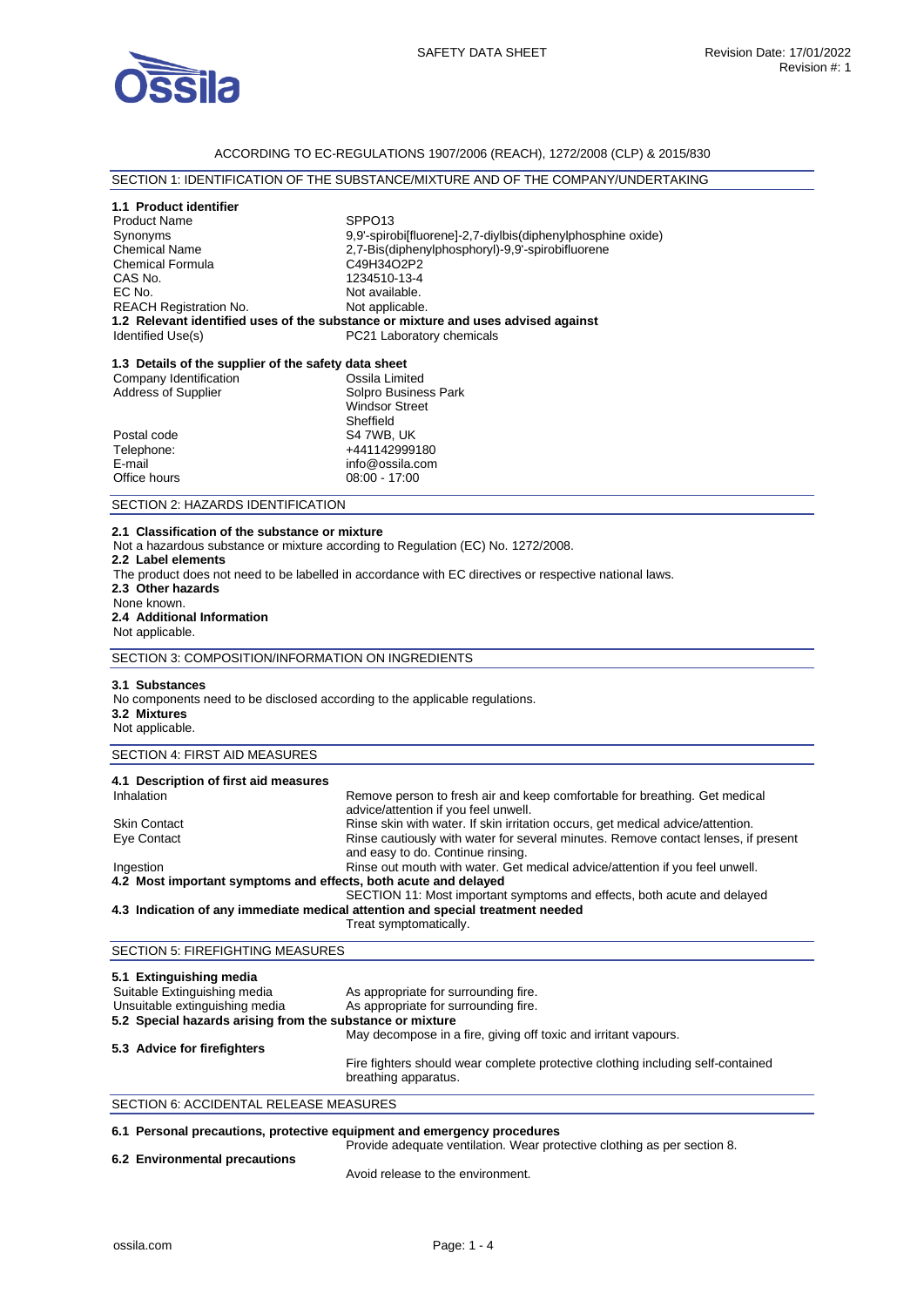

# **6.3 Methods and material for containment and cleaning up**  Sweep up spilled substance but avoid making dust. Use vacuum equipment for collecting spilt materials, where practicable. Dispose of contents in accordance with local, state or national legislation. **6.4 Reference to other sections**  See Also Section 8, 13. SECTION 7: HANDLING AND STORAGE **7.1 Precautions for safe handling**  Avoid breathing dust/aerosols. Use only in a well-ventilated area. Wear protective clothing as per section 8. **7.2 Conditions for safe storage, including any incompatibilities**  Store in a well-ventilated place. Keep container tightly closed.<br>Not available. Storage temperature Storage life **Stable under normal conditions.** Incompatible materials None known. **7.3 Specific end use(s)**  Not known. See Section: 1.2. SECTION 8: EXPOSURE CONTROLS/PERSONAL PROTECTION **8.1 Control parameters**  8.1.1 Occupational Exposure Limits No Occupational Exposure Limit assigned. **8.2 Exposure controls**  Ensure adequate ventilation. A washing facility/water for eye and skin cleaning purposes should be present. 8.2.2. Personal protection equipment Eye Protection Wear eye protection with side protection (EN166). Skin protection Wear protective clothing and gloves: Impervious gloves (EN 374). Respiratory protection Normally no personal respiratory protection is necessary. Thermal hazards None known. Environmental Exposure Controls Avoid release to the environment. SECTION 9: PHYSICAL AND CHEMICAL PROPERTIES

| 9.1 Information on basic physical and chemical properties |                                |  |
|-----------------------------------------------------------|--------------------------------|--|
| Appearance                                                | Solid: Powder/Crystals.        |  |
|                                                           | Colour: White                  |  |
| Odour                                                     | Not known.                     |  |
| Odour threshold                                           | Not known.                     |  |
| рH                                                        | Not known.                     |  |
| Melting point/freezing point                              | $Tq = 123^{\circ}C$            |  |
| Initial boiling point and boiling range                   | Not known.                     |  |
| <b>Flash Point</b>                                        | Not known.                     |  |
| Evaporation rate                                          | Not known.                     |  |
| Flammability (solid, gas)                                 | Not known.                     |  |
| Upper/lower flammability or explosive                     | Not known.                     |  |
| limits                                                    |                                |  |
| Vapour pressure                                           | Not known.                     |  |
| Vapour density                                            | Not known.                     |  |
| Density (g/ml)                                            | Not known.                     |  |
| Relative density                                          | Not known.                     |  |
| Solubility(ies)                                           | Solubility (Water): Not known. |  |
|                                                           | Solubility (Other): Not known. |  |
| Partition coefficient: n-octanol/water                    | Not known.                     |  |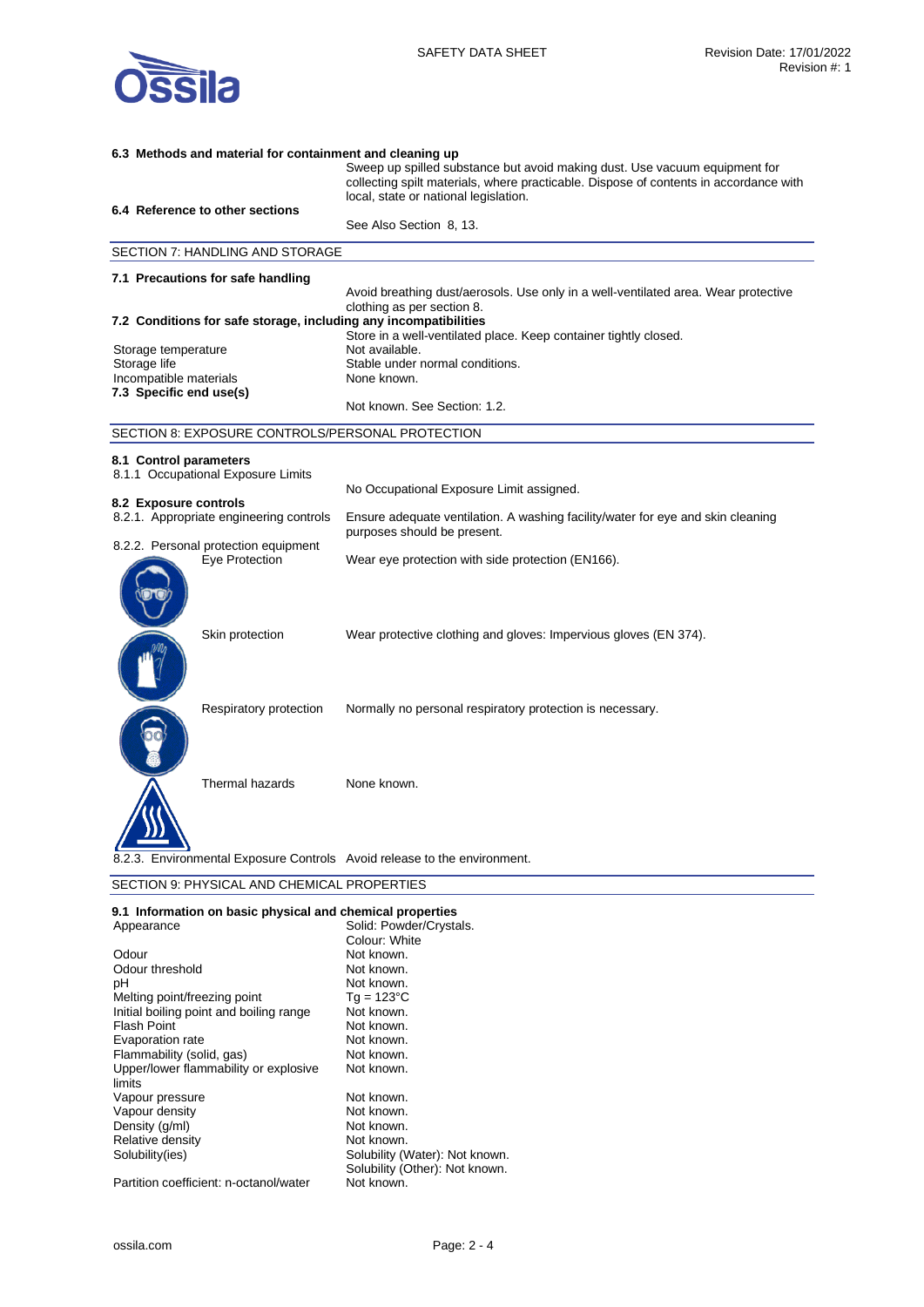

| Auto-ignition temperature<br>Decomposition Temperature (°C)<br>Viscosity<br>Explosive properties<br>Oxidising properties<br>9.2 Other information | Not known.<br>Not known.<br>Not known.<br>Not known.<br>Not known.<br>None.          |
|---------------------------------------------------------------------------------------------------------------------------------------------------|--------------------------------------------------------------------------------------|
| SECTION 10: STABILITY AND REACTIVITY                                                                                                              |                                                                                      |
|                                                                                                                                                   |                                                                                      |
| 10.1 Reactivity                                                                                                                                   | None anticipated.                                                                    |
| 10.2 Chemical Stability                                                                                                                           |                                                                                      |
|                                                                                                                                                   | Stable under normal conditions.                                                      |
| 10.3 Possibility of hazardous reactions                                                                                                           |                                                                                      |
| 10.4 Conditions to avoid                                                                                                                          | Not known.                                                                           |
|                                                                                                                                                   | Not known.                                                                           |
| 10.5 Incompatible materials                                                                                                                       |                                                                                      |
|                                                                                                                                                   | Not known.                                                                           |
| 10.6 Hazardous decomposition products                                                                                                             |                                                                                      |
|                                                                                                                                                   | No hazardous decomposition products known.                                           |
| SECTION 11: TOXICOLOGICAL INFORMATION                                                                                                             |                                                                                      |
| 11.1 Information on toxicological effects                                                                                                         |                                                                                      |
| Acute toxicity - Ingestion                                                                                                                        | Not classified.                                                                      |
| Acute toxicity - Skin Contact                                                                                                                     | Not classified.                                                                      |
| Acute toxicity - Inhalation                                                                                                                       | Not classified.                                                                      |
| Skin corrosion/irritation                                                                                                                         | Not classified.                                                                      |
| Serious eye damage/irritation                                                                                                                     | Not classified.                                                                      |
| Skin sensitization data                                                                                                                           | Not classified.                                                                      |
| Respiratory sensitization data                                                                                                                    | Not classified.                                                                      |
| Germ cell mutagenicity                                                                                                                            | Not classified.                                                                      |
| Carcinogenicity                                                                                                                                   | Not classified.                                                                      |
| Reproductive toxicity                                                                                                                             | Not classified.                                                                      |
| Lactation                                                                                                                                         | Not classified.                                                                      |
| STOT - single exposure                                                                                                                            | Not classified.                                                                      |
| STOT - repeated exposure<br>Aspiration hazard                                                                                                     | Not classified.<br>Not classified.                                                   |
| 11.2 Other information                                                                                                                            |                                                                                      |
|                                                                                                                                                   | Not known.                                                                           |
|                                                                                                                                                   |                                                                                      |
| SECTION 12: ECOLOGICAL INFORMATION                                                                                                                |                                                                                      |
| 12.1 Toxicity                                                                                                                                     |                                                                                      |
| Toxicity - Aquatic invertebrates                                                                                                                  | Not known.                                                                           |
| Toxicity - Fish                                                                                                                                   | Not known.                                                                           |
| Toxicity - Algae                                                                                                                                  | Not known.                                                                           |
| Toxicity - Sediment Compartment                                                                                                                   | Not classified.                                                                      |
| <b>Toxicity - Terrestrial Compartment</b>                                                                                                         | Not classified.                                                                      |
| 12.2 Persistence and Degradation                                                                                                                  |                                                                                      |
| 12.3 Bioaccumulative potential                                                                                                                    | Not known.                                                                           |
|                                                                                                                                                   | Not known.                                                                           |
| 12.4 Mobility in soil                                                                                                                             |                                                                                      |
|                                                                                                                                                   | Not known.                                                                           |
| 12.5 Results of PBT and vPvB assessment                                                                                                           |                                                                                      |
|                                                                                                                                                   | Not known.                                                                           |
| 12.6 Other adverse effects                                                                                                                        |                                                                                      |
|                                                                                                                                                   | Not known.                                                                           |
| SECTION 13: DISPOSAL CONSIDERATIONS                                                                                                               |                                                                                      |
|                                                                                                                                                   |                                                                                      |
| 13.1 Waste treatment methods                                                                                                                      | Dispose of contents in accordance with local, state or national legislation. Recycle |
|                                                                                                                                                   | only completely emptied packaging. Normal disposal is via incineration operated by   |
|                                                                                                                                                   | an accredited disposal contractor. Send to a licensed recycler, reclaimer or         |

**13.2 Additional Information** 

Disposal should be in accordance with local, state or national legislation.

incinerator.